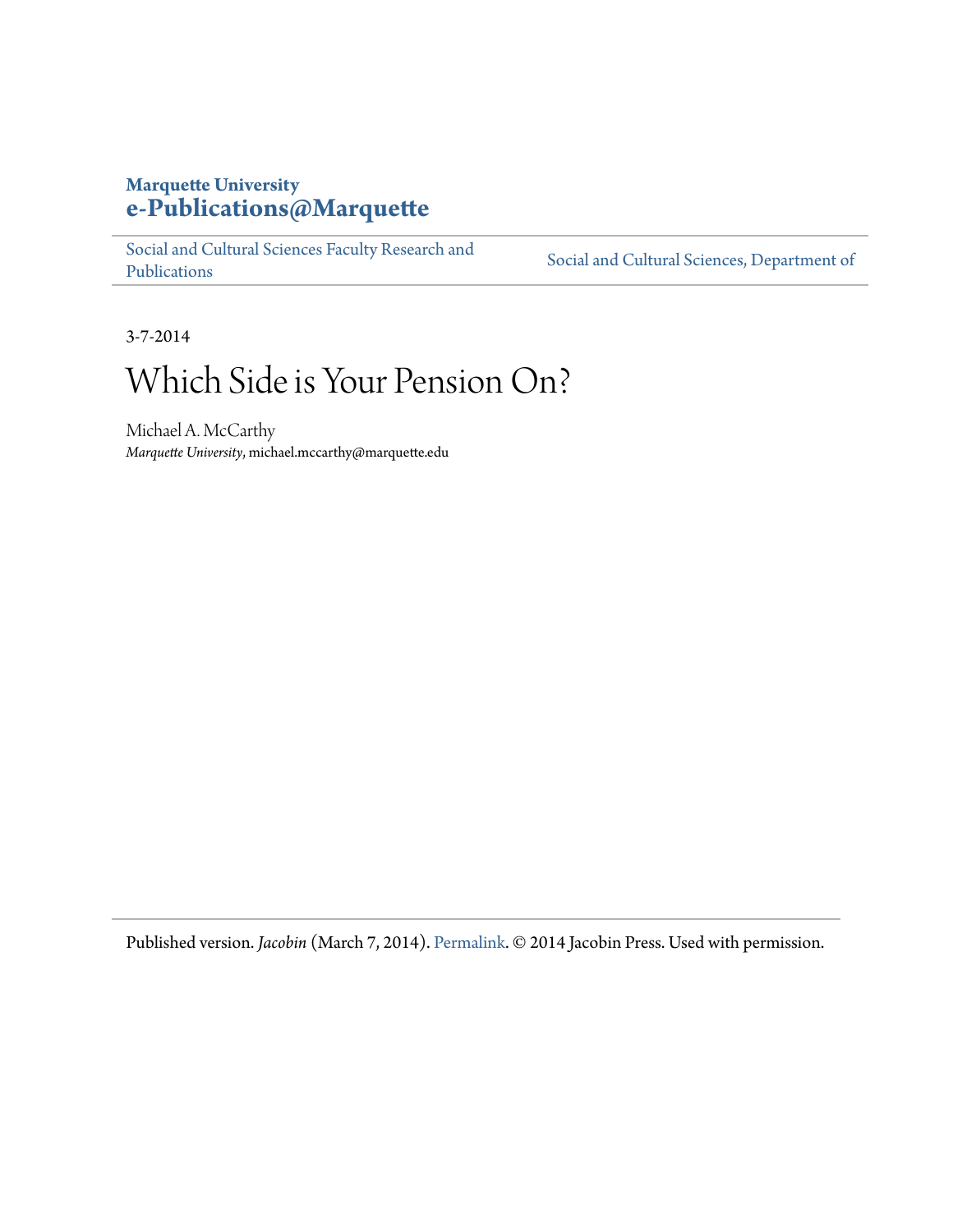### **[Which Side Is Your Pension On?](https://www.jacobinmag.com/2014/03/which-side-is-your-pension-on/)**

*The failure of unions to gain control over their pension funds gives insight into corporatecontrolled finance and the obstacles to democratizing it.*

By Michael A. McCarthy

3.7.14

In the wake of the financial crisis, pundits left of the center argue for the need to restructure finance. Ideas like a return to Glass-Steagall or a new New Deal have been floated — welcome changes, to be sure. However, these policy proposals leave a deeper question unresolved: how did Wall Street elites end up gaining control of finance in the first place? How did they channel large pools of finance into a narrow range of obscure financial investments without Americans knowing it? How did our financial system become so undemocratic?

The standard narrative points to deregulation under the Clinton Administration in 1999. But at best, this can only be what social scientists like to call a "proximate cause." There was a time in the postwar period when average Americans made a real effort to control finance through institutions of collective bargaining. The exact way in which they failed reveals a fifty year war in America waged by the elite against financial democracy.

#### **Pension Fund Finance**

To offer some insight into the state of finance in America, we need to venture into the arcane world of union pension fund investment. Pension funds are ground zero for financial democracy for three related reasons. First, workers' retirement funds have accumulated a huge financial fortune since their widespread emergence in the 1950s. They went from small holdings during the war to currently totaling over \$10 trillion in assets.

While collectively-bargained union pension funds comprised the large majority of these assets in the few decades following World War II, they are now the minority. Much of current fund assets derive from non-union 401(k)-type retirement plans. However, the union funds aren't small potatoes. Today they control over \$1.7 [trillion in assets](http://www.dol.gov/ebsa/5500main.html) — about one-tenth of total US GDP.

Next, pension funds have become a critical source of finance capital for American firms. After the war, these funds were initially investing in the less risky corporate and government bond markets. In 1950, almost 30 percent of pension assets were invested in government securities while about 42 percent were invested in corporate bonds. That rapidly changed. Within a few decades, bond market investments were dwarfed, while equity market investments, previously quite marginal, were increasingly favored by fiduciaries. By 1972, nearly 74 percent of all pension fund investments were directed into corporate stocks. The move, which tied retirement income to the market, entailed a real shift toward risk for workers.

As these pension investments into the stock market grew in the two decades after World War II, the funds came to control a greater share on total US corporate equity. By the 1970s, pension funds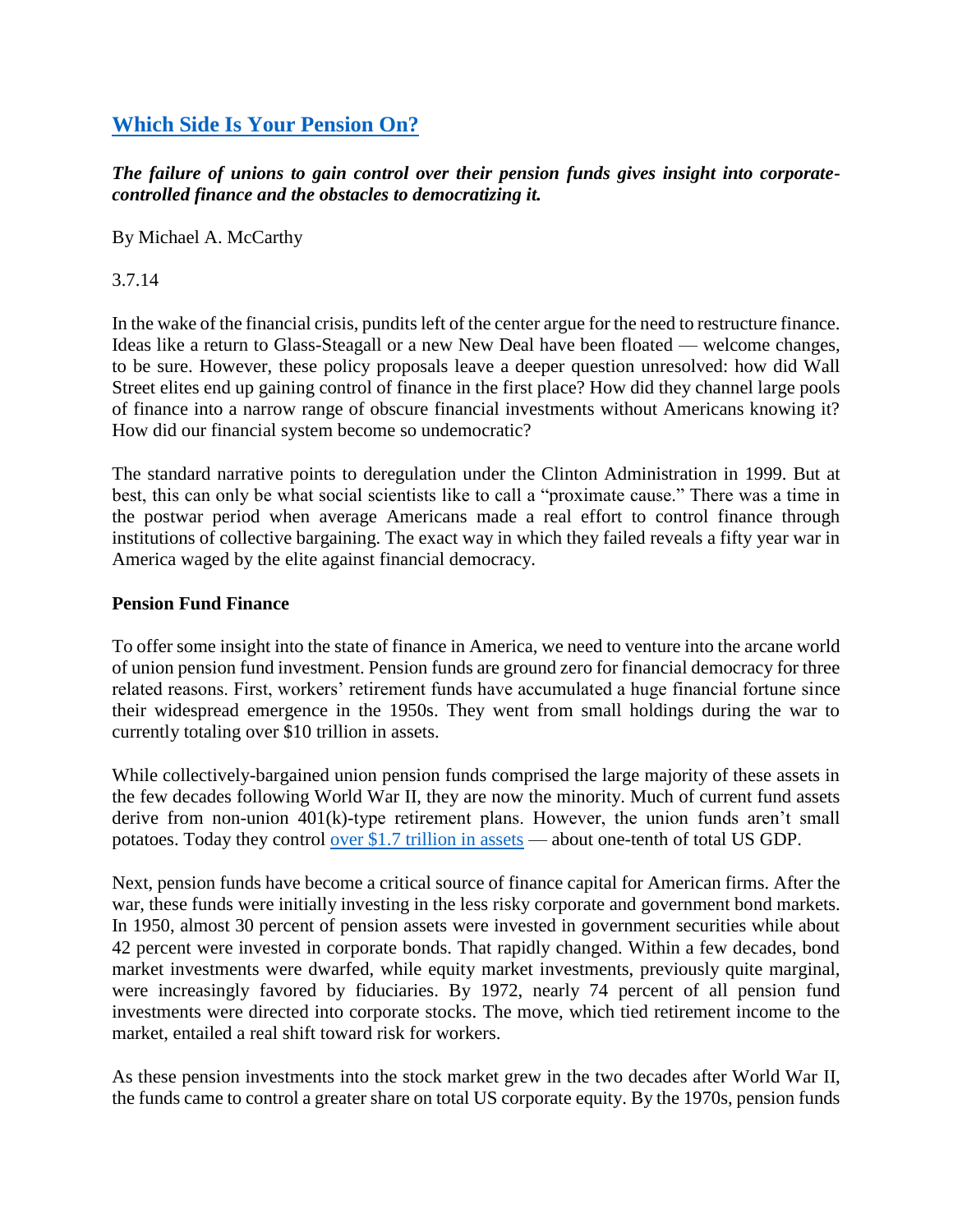controlled almost 25 percent of all US stocks, far more than workers' funds anywhere else in the world in both relative and absolute terms. The scale of these holdings alone has led some to characterize Anglo-capitalism as "pension fund capitalism."

Finally, despite having some property rights over these funds, workers and the unions that represent them have had a difficult time controlling them. Instead, professional fiduciaries, employed by banks, hedge funds, and other financial institutions and under the direction of employer-dominated trustee boards, have followed investment trends in financial markets and chased risk for returns. In fact, union funds themselves were heavily invested in subprime mortgages in the lead up to the financial collapse — just like the corporate pools of finance in hedge funds and banks where workers have no real legal claims.

But unions have not been simply duped by the rhetoric of investment returns and portfolio diversification (modern portfolio theory, as it called). American labor has made real attempts to control pension funds for pro-worker ends — and were beaten back.

The failure of unions to gain control over their pension funds provides some insight into the nature of corporate-controlled finance and the obstacles to democratizing it. The corporate control of finance is not simply due to the weakness of regulations on the system. Instead, active state intervention since World War II has pushed labor's finance into the hands of corporate fiduciaries. For some level of financial democracy to be possible in pension funds — the best place to spark a movement for financial democracy — political barriers need to be removed.

#### **The Corporate Control of Labor's Finance**

Labor and capital were at loggerheads over pensions in the few years after World War II. Because of price and wage controls during the war, many firms had given pension benefits to workers as a substitute for wage increases. But the workers that primarily benefitted from the boom for wartime goods were in salaried positions, and tended to be better-paid workers or managers. The average wage worker was still largely excluded from pension benefits by the war's end.

This was turned around in the years following the victory of the Allied Forces. With the assistance of Northern Democrats and the Truman administration, unions were able to win collectively bargained pension plans. First mining, then auto, then steel — like falling dominoes, industries were compelled by political pressure and workers' organizations to adopt pension plans during bargaining negotiations. Pensions then spread to the non-union sectors as well, as firms had to compete for the labor supply.

It started in 1946 when John L. Lewis and the United Mine Workers put capital and the Right into a panic. The mine workers won a pension and welfare fund financed by contributions of the coal industry on a pay-as-you-go basis and financed according to output (10 cents a ton) rather than hours worked, so that it would grow with the mechanization of the industry that was underway. In addition, they won full control over the fund's investment decisions – in essence, turning the fund into a pool of labor controlled finance. The potential for a modicum of workers' control over the financial system was born.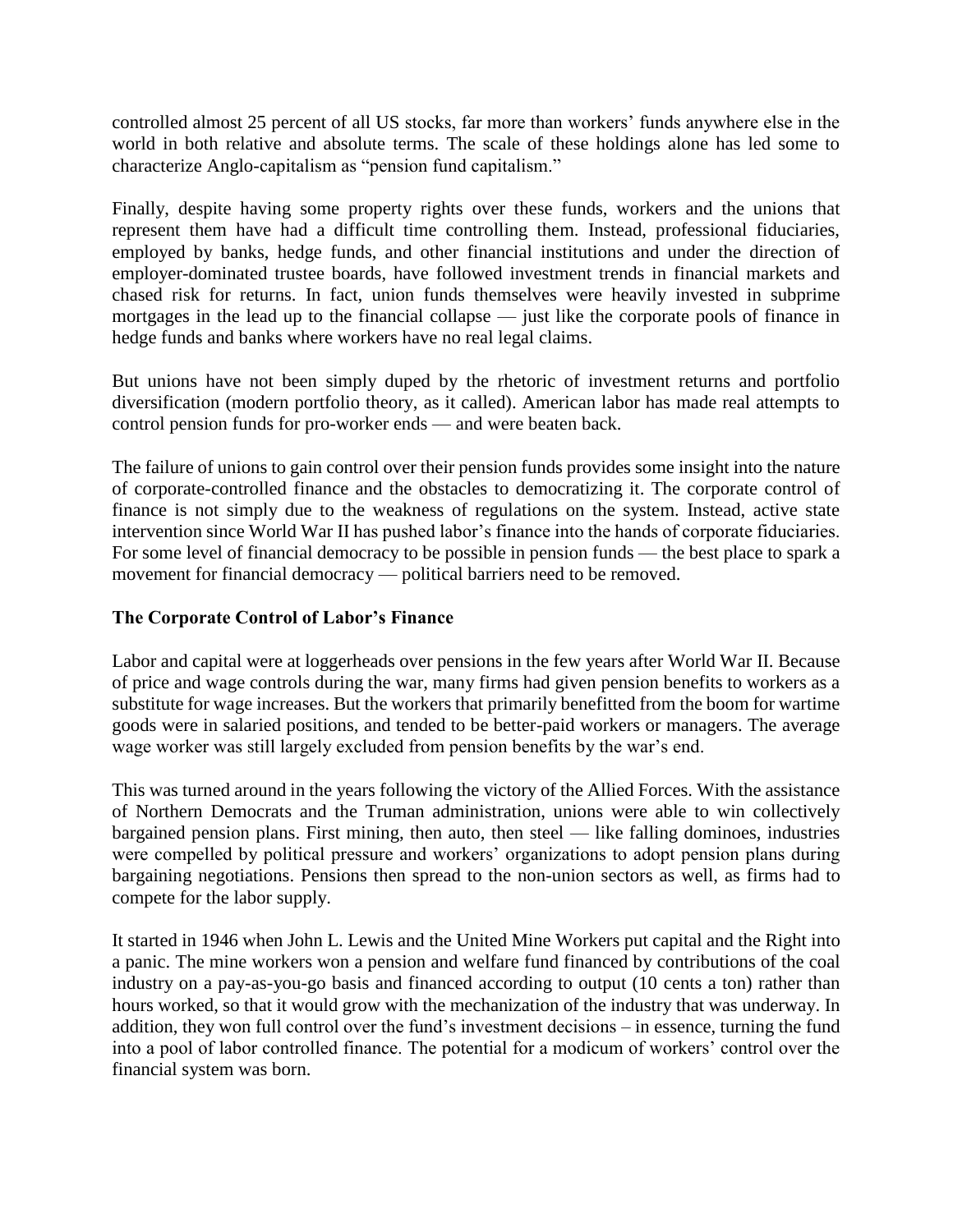This spurred Southern Democrats and Republicans into political action. In Congressional testimony on the anti-labor Case Bill in the same year, Senator Harry F. Byrd, a Democrat from Virginia, stated, "I am endeavoring to strike against the attempt of representatives of labor to use such payments in establishing funds over which no one but the labor representative would have any control. I assert that if such a condition were allowed to take place, labor unions would become so powerful that no organized government would be able to deal with them." The idea that workers could collectively control their own pension investments sent shivers down their spines.

Truman successfully vetoed the Case Bill. But the Republicans won both houses of Congress between 1947 and 1949, the first time they had done so since 1931. And the conservative coalition they formed with Southern Democrats provided the Congressional power necessary for a full frontal attack on the gains labor had made since the 1930s. This culminated most spectacularly in the passage of the Taft-Hartley Act in 1947.

Taft-Hartley is the cardinal anti-union bill in America's twentieth century. It helped create rightto-work states, made secondary boycotts illegal, and was a factor in the McCarthyite red scare by making union leaders sign non-communist affidavits. Less well known, however, is that it was the first step taken by capital and the Right in a war to keep unions from controlling their own pension finance. In particular, the law makes it illegal for unions to control more than 50 percent of the trustee seats on pension boards. Pension boards manage the pension funds. Senator Robert Taft's (R-Ohio) justification for including the provision in the bill was that "unless we impose some restrictions we shall find that the welfare fund will become merely a war chest for the particular union."

This led to an almost immediate crackdown on union capacity to control their funds. The Reutherled auto workers and the Murray-led steel workers were both forced to backtrack on efforts to democratize their pension finance. Not controlling the boards meant not controlling the decisions about where the finance was to be channeled.

Some unions did manage to work around the law. In unions that had multi-employer pension plans, where the union negotiated with several employers rather than one, they had more ability to influence investment decisions. The reason for this is simple enough: On boards with several different employers, with sometime distinct interests, it was easier for the union to influence the outcome of a vote.

In 1961, the US Bureau of Labor Statistics found that multi-employer funds, typically in the construction and building trades, were much more likely to make decisions jointly between union and employer trustees while employers tended to delegate investment decisions to money managers in banks and insurance companies in the single-employer pension plans.

Unsurprisingly, these multi-employer plans, which represented a small minority of plans and plan participants, were more likely to be invested in union projects, worker housing, or investments intended to create new jobs for the community.

But these experiments in people's finance were further hampered when the Employee Retirement and Income Security Act, or ERISA, was passed in 1974. ERISA is a comprehensive law that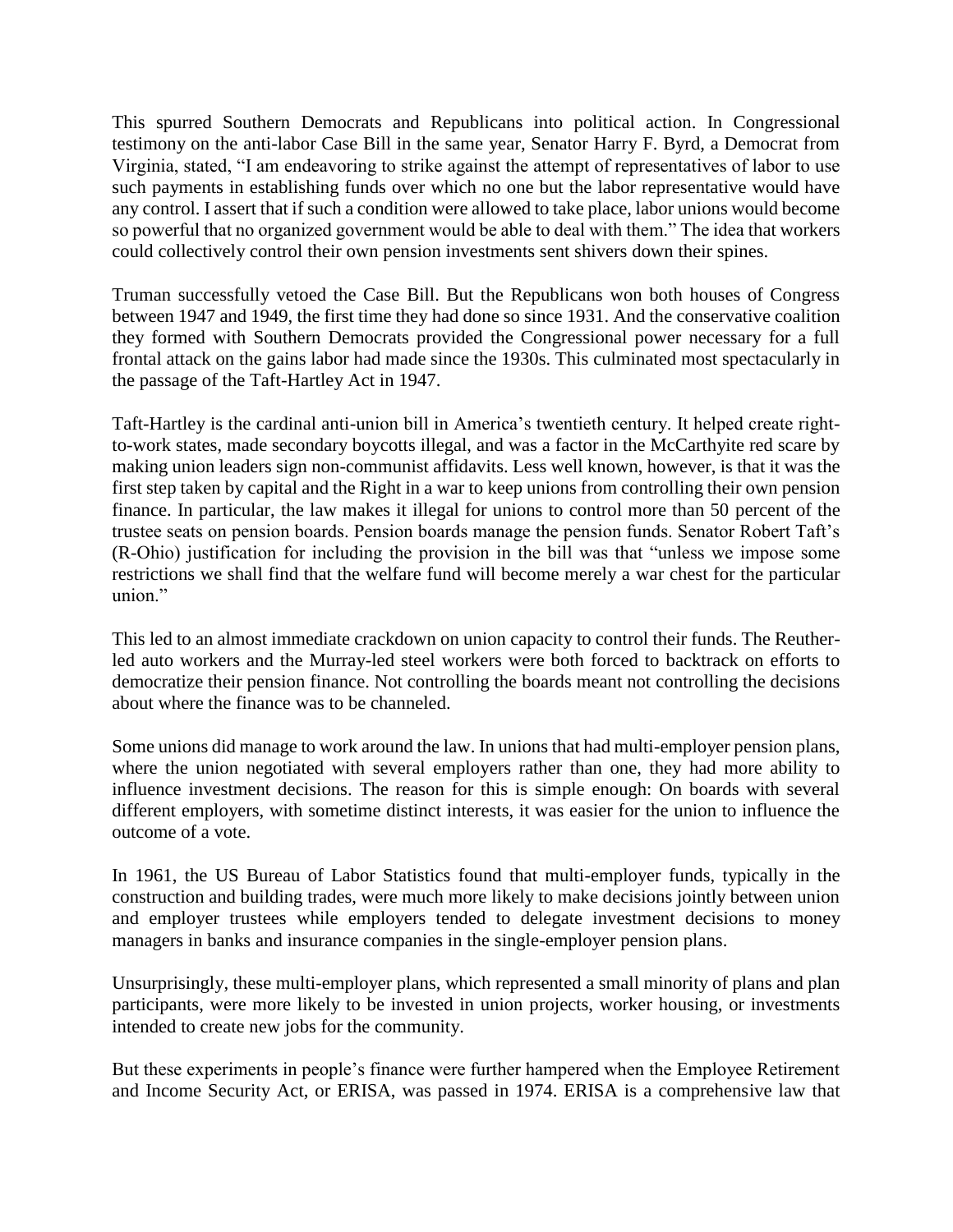governs almost every aspect of private pensioning. In many respects, the act was quite progressive. It includes several provisions that are intended to make traditional pensions more secure for future retirees. Yet it would be a mistake to characterize ERISA as pro-labor, as it included rules that further advanced the war against financial democracy for businesses and the right.

There is a provision in ERISA known as the "prudent man rule" (now the "prudent person rule"). The rule dates to common law doctrine in the mid-nineteenth century and stipulates that pension investments have to be made for the exclusive benefit of plan beneficiaries. Up until the postwar period, the American state interpreted this to mean investments that were less risky, namely fixed bonds. However, this began to change after 1950. In that year, General Motors executives proposed to direct the investments of their new pension fund into equities rather than bonds and argued that they could overcome risk by diversifying their investments. In doing so, they roughly articulated the basic point of modern portfolio theory about two years before Harry Markowitz [penned](http://portfoliotheory.co.uk/) his Nobel Prize-winning article formalizing it.

By the 1970s, diversification and stock investment were the norm in big banks and mutual funds. Modern portfolio theory had won. ERISA turned this narrow and purely financial notion of prudence into a federal legal standard for investing workers' retirement funds. According to Ian D. Lanoff of the US Department of Labor, the agency responsible for enforcing the law, "what the pension plan fiduciary needs to determine about an investment is not, first, whether it is socially good or bad, but how the proposed investment will serve the plan's participants and beneficiaries." The definition of "serve" is limited to what will benefit the beneficiaries financially. To get big returns on an investment, you need to chase risk. And chase they did.

The law made pension managers mimic financial investment trends in the corporate sector. A 1977 study by the International Foundation of Employee Benefit Plans of more than 1,900 pension fund trustees, administrators, and advisors representing all regions of the country found that a large majority of fiduciaries, 83 percent, said that ERISA has made them less willing to invest in anything but "blue chip" securities. It also reined in the control efforts of unions with multiemployer funds.

The Teamsters provide a good example. In 1955, Jimmy Hoffa helped to build the now-notorious Central States Pension Fund. Hoffa was a brilliant and cunning negotiator, someone to be feared from across a bargaining table. From the outset, he knew from that the main issue was how many trustees were on the board and he knew how to work it in his union's favor. The employer's association, the American Trucking Association, pushed hard in negotiations for a smaller board that excluded employers that weren't affiliated with the association. Hoffa wanted a larger board that included independent employers — some of which he was on friendly terms with. This would make it easier for the union to get what it wanted come time to vote on investment decisions.

A larger and potentially divided employer side of the board could lead to greater union control. The employers refused to budge until Hoffa brazenly promised to take the whole industry out on strike if they didn't give in. Given that the transcript record from the March meeting where Hoffa made the threat was peppered with "God damnits," he was probably yelling it in their faces. That was enough to win the larger board.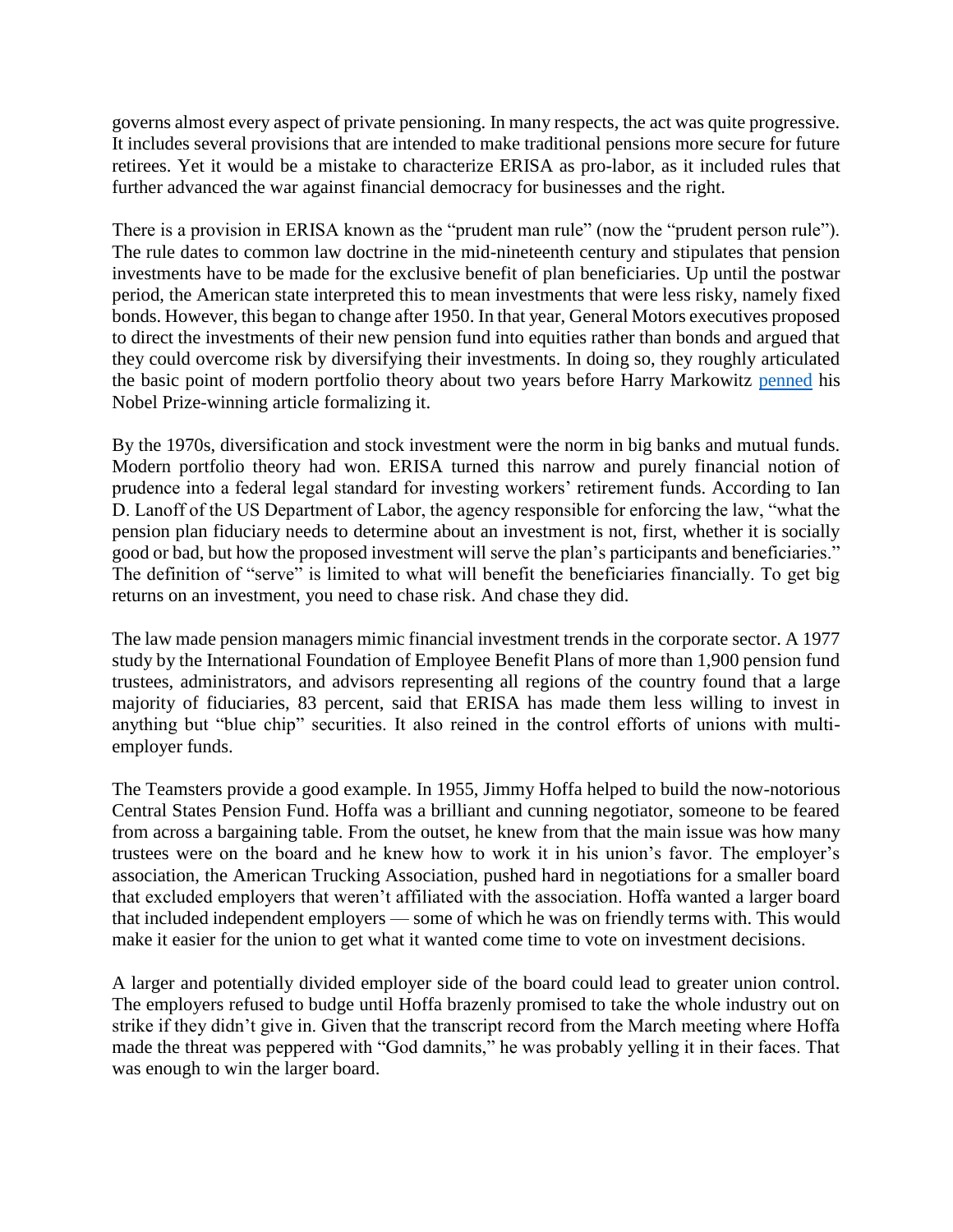This small procedural victory was enough to give the Teamsters substantial autonomy in directing the fund. With control out of the hands of capitalists or institutional investors guided by the principles of modern portfolio theory, union trustees broke from the main practices of corporate finance. Instead of investing the funds into stocks, they increasingly moved their money into trustee-selected mortgages — typically commercial real estate that used union labor for the jobs. The fund was no paradigm of prim and proper social investing, for sure. It had a lot of money sunken into shady casino deals, including the now-defunct Aladdin in Las Vegas. But the money was used for pro-worker ends.

After ERISA was passed, the government found the fund to be in violation of the "prudent man rule." It fired most of the trustees in 1976 and took over the fund a year later. As a result, the government began shifting the investments of the funds, by that point a little over \$2 billion in assets, into the equities market.

The takeover sent a clear message to other unions with multi-employer funds that exerted the kind of administrative control that reflected the workers' interests, mostly in the building and construction trades — deviate from financial industry's investment practices and you will be dealt with by the heavy hand of the state.

#### **Markets, Regulations, or Democracy**

In *Which Side Are You On?*, reflecting on the corporate control of pension finance, Thomas Geoghegan writes that "[it was] the longest-running mistake in the history of labor, the unwitting, almost Gandhi-like renunciation of power. It was so stupid . . . It took a kind of genius for labor to get to its current state of weakness." In an important call to arms for unions, *The North Will Rise Again*, Jeremy Rifkin and Samuel Barber similarly wrote that, "Unions have relinquished the dayto-day control of their share of the pension fund pool to a handful of banks and insurance companies to use as they see fit, they have had to suffer the consequences of seeing their own moneys used against them by the investment community."

In this case, pointing to the strategic blunders of either unwitting or self-interested labor bureaucrats misses the point. Unions did try to control their pension funds. And not just the strong social democratic ones in the postwar period, like the auto workers. Even relatively conservative unions with craft origins, like those in the building and construction trades, made efforts to democratically direct their own pools of finance.

But labor's struggle for financial democracy was beaten back as quickly as it began. As Byrd's Congressional remarks in 1946 show, the prospect of a level of financial democracy for workers was almost too terrible for business and political elites to comprehend. And so a business-backed political movement, of an increasingly bipartisan character, passed laws that hemmed unions in more and more. This led to increasing control of corporate interests like the sponsoring employers and fiduciaries that managed the funds, such as big banks and institutional investors.

The result was less than stellar from labor's point of view. In 1979, Jacob Sheinkman of the Amalgamated Clothing and Textile Workers Union said,